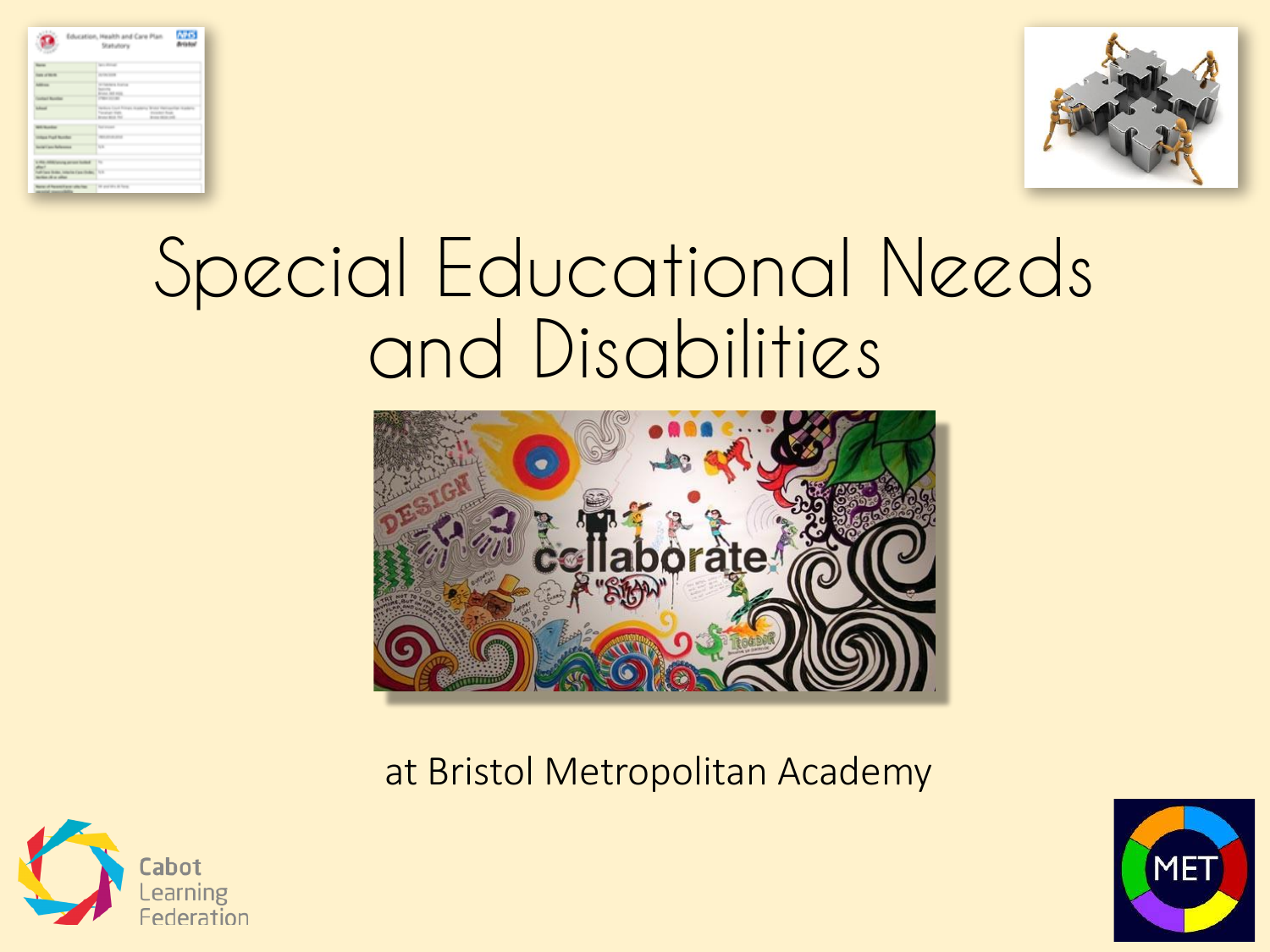## SEND



A young person has SEND if they have a **learning difficulty or disability** which calls for special educational provision, in addition to what is provided for their other peers, to be made for him or her. Special educational needs and disabilities **(SEND) can affect a child's ability to learn**. They can broadly affect:

| the ability to concentrate,<br>and process information that<br>will progress reading, writing<br>and numeracy in-line with<br>age related expectations. | the ability to understand<br>information presented either<br>socially or when learning in<br>lessons; and communicate and<br>interact in a socially appropriate<br>way towards peers and staff. | the ability to focus in on<br>learning based tasks; regulate<br>emotions; display resilience<br>and a growth mindset; and<br>demonstrate empathy towards<br>peers, staff and self. | physical and sensory<br>abilities, including hearing,<br>visual and spatial awareness. |
|---------------------------------------------------------------------------------------------------------------------------------------------------------|-------------------------------------------------------------------------------------------------------------------------------------------------------------------------------------------------|------------------------------------------------------------------------------------------------------------------------------------------------------------------------------------|----------------------------------------------------------------------------------------|
|                                                                                                                                                         |                                                                                                                                                                                                 |                                                                                                                                                                                    |                                                                                        |
| <b>Cognition and Learning</b>                                                                                                                           | <b>Communication and Interaction</b>                                                                                                                                                            | Social, Emotional, Mental Health                                                                                                                                                   | <b>Physical and Sensory</b>                                                            |



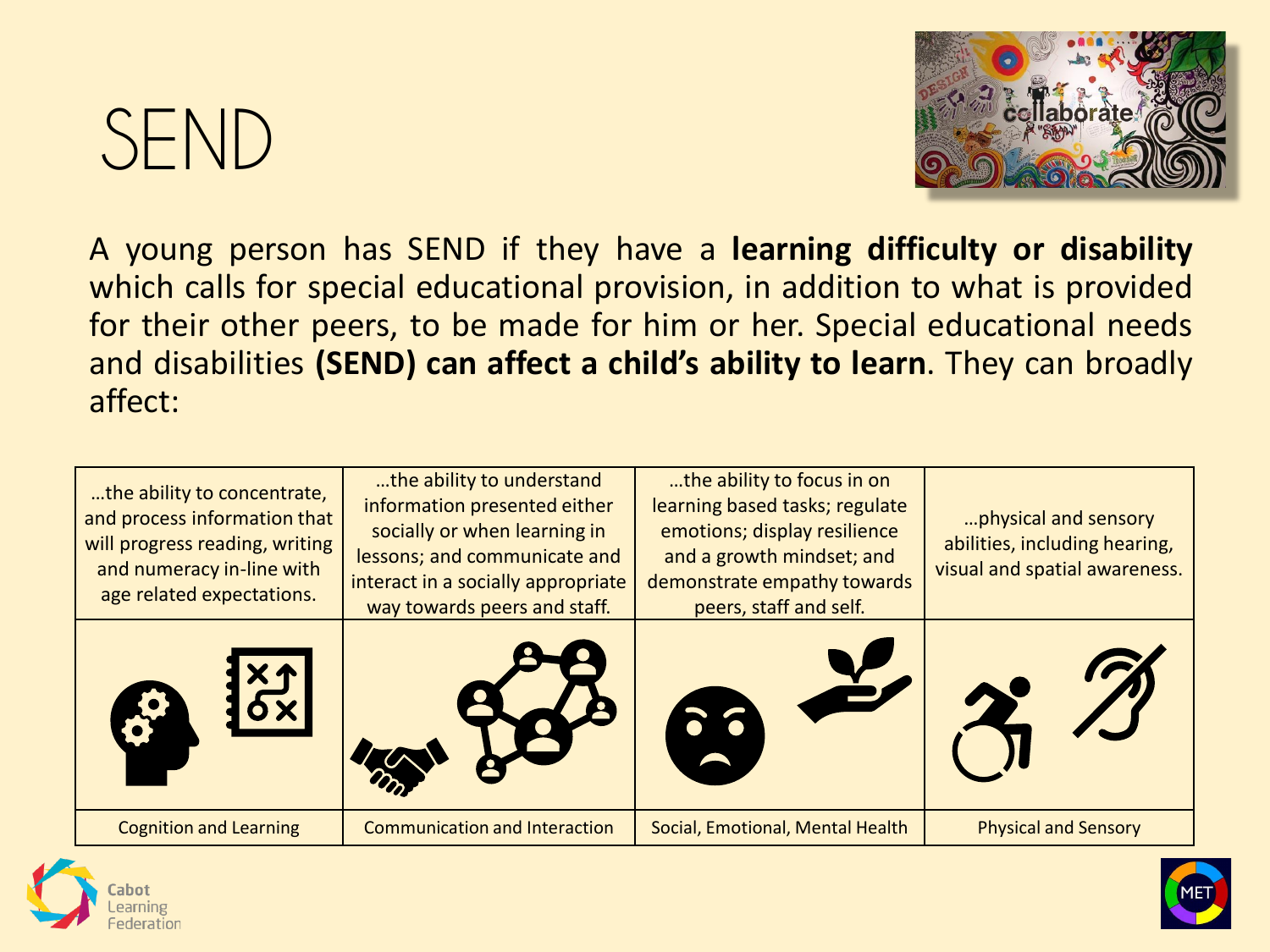## What will happen if your child is struggling to access learning:

Our teachers plan lessons to a high standard and can meet a wide range of needs in class through High Quality Teaching. Some young people require more support than others, so the class teacher will [differentiate](https://educationendowmentfoundation.org.uk/education-evidence/guidance-reports/send) their planning to meet the needs of these students. If a young person seems to require more planned support than is 'usual', the teacher should make the academy SENDCo aware.

At this point, the teacher and the young person's House Team with support (when required) from the relevant SEND departmental link, will help to identify possible strategies or adjustments, checking for impact of these strategies and tracking the progress of your child. The extra support and tracking usually means the young person starts to make progress and gets back 'on track'.

If a young person does not show signs of making progress, despite the implementation of personalised strategies and support, then we will put in place more support and scrutiny for them. This stage is called SEND Support. Your child will now be added to the SEND register.

We may contact you to discuss your child's needs. At this point, we may ask to screen your child for barriers to learning, or ask for you to visit your GP for further analysis of your child's needs.

Any extra support for your child may be from in-school provisions (screeners to generate more targeted teaching strategies for teachers to use, or suitable short-term interventions). Alternatively, the young person may be supported with the help of appropriate outside agencies, but we'll talk this through with you.

If your child's needs are complex, long term and individualized support is needed for them consistently to access their learning, then we will consider the following:

- We may generate a Student Support Plan so that we can look at progress of specific outcomes made against provision implemented.
- We may ask our Educational Psychologist, Speech and Language link, or another specialist to meet with your child.
- We may apply for additional funding for your child (dependant on your home address' Local Authority) to cater for individual needs that are beyond the provision ordinarily available in school.
- We may talk with you about applying for an Education, Health and Care Plan.

\*Every individual's need and hence the support varies from child to child, so every child's case is considered individually while adhering to the basic structure explained above.